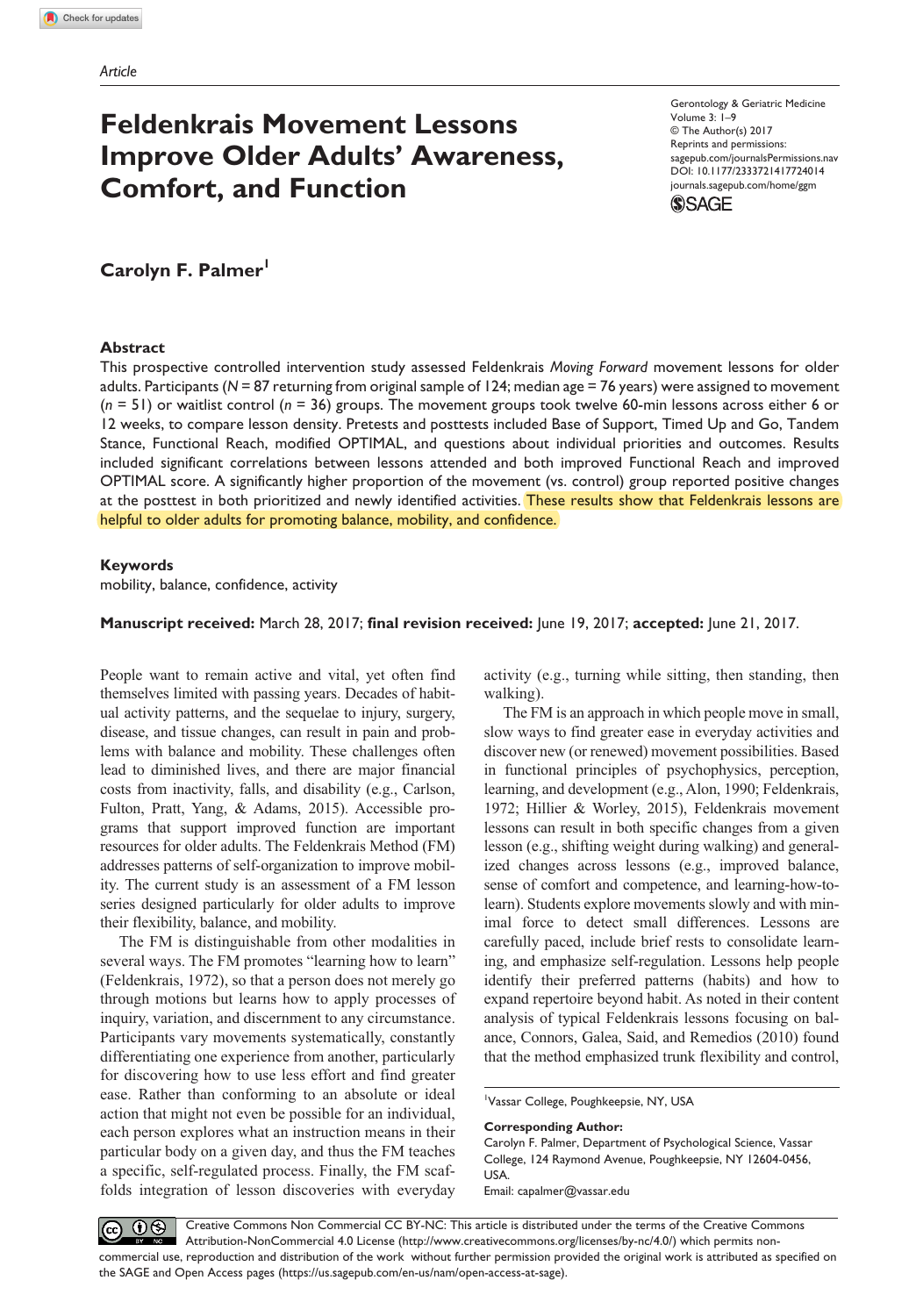**Table 1.** Study Sample Demographic Characteristics.

| Characteristic                | Initial<br>sample | Final<br>sample |
|-------------------------------|-------------------|-----------------|
| Age, median years (range)     | 76 (56-92)        | 76 (58-92)      |
| Gender                        |                   |                 |
| Female n                      | 108               | 77              |
| Male n                        | 16                | 10              |
| 6-week group n (% continued)  | 83                | 63 (75.9)       |
| 12-week group n (% continued) | 41                | 24 (58.5)       |
| Ethnicity (%)                 |                   |                 |
| White                         | 97 (78.2)         |                 |
| <b>Black</b>                  | 8(6.5)            |                 |
| Hispanic/Latino               | 6(4.8)            |                 |
| Asian/Pacific Islander        | 4(3.2)            |                 |
| Other or no answer            | 9(7)              |                 |
| Assistive devices (%)         |                   |                 |
| Cane or walking stick         | 22 (17.7)         |                 |
| Rolling walker                | 10 (8.1)          |                 |
| Walker                        | 4(3.2)            |                 |
| Shopping cart                 | 3(2.4)            |                 |

and attending to internal experience. Connors et al. indicated that this approach was fully consistent with current motor learning and postural control theories.

Although there are as yet few thorough studies with older adults, there is a growing body of research showing benefits across the life span from Feldenkrais lessons, including those conducted in a class format (e.g., Connors, Galea, & Said, 2011; Ullmann, Williams, Hussey, Durstine, & McClenaghan, 2010; Vrantsidis et al., 2009). For example, Vrantsidis et al.'s (2009) lesson participants improved in gait speed and balance confidence; similarly, Ullmann et al.'s (2010) participants showed better balance and mobility. In a recent review and meta-analysis, Hillier and Worley (2015) conclude that there are generally positive outcomes across studies, though the effect sizes are usually small for clinically recognized tests such as Timed Up and Go (TUG). Researchers sometimes also ask participants for qualitative descriptions of experiences, and participants report improvements in mobility, balance, dexterity, and awareness.

This study sought to test outcomes of the systematic and detailed FM curriculum *Moving Forward*, an extension from Zemach-Bersin, Zemach-Bersin, and Reese (1990). The lessons foster a range of comfortable movement in daily activities, improved balance, and an empowering attitude about learning. Zemach-Bersin designed the curriculum to provide older people with balance and mobility lessons they could do while seated, and to integrate their learning into standing and walking at the end of each session. Lessons always begin with a self-scan that provides a baseline for comparison throughout the lesson, and conclude with application of content in standing and walking. The specific content across the series includes functions of turning, balance, spinal flexion and extension, shoulder and pelvis mobility, breathing, foot flexibility, face and jaw movement, coming to stand, and

walking. Through such lessons, participants might feel less pain, more confidence, return to desired activities, and develop a greater sense of how to manage further movement challenges.

A central motivation for this research was to test the curriculum in the naturalistic settings for which it was designed, with multiple teachers. Most FM older adult studies (and indeed, most studies of movement lessons in any modality, such as yoga or tai chi) rely on a single teacher, in a single location. While it is simpler to conduct research using a single teacher and location, the efficacy of lessons is nonetheless presumed to generalize across multiple teachers, settings, and schedules; however, almost none of these studies or modalities demonstrate the generalizability. Furthermore, in few if any cases have prior researchers indicated the nature of teacher or assessor training. In the current study, multiple teachers and assessors participated in training prior to assessments and lessons in multiple community centers, and teachers worked from a detailed manual.

Another motivation was to recruit a larger number of participants than in most prior studies, and testing the same curriculum delivered over 6 versus 12 weeks. The 12-week opportunity arose because one community center could only offer their facility on that basis, and in this study, it was used it as a comparison with the other centers doing 6 weeks. Based on consultations with experienced FM teachers about different schedules, it was hypothesized that taking lessons twice weekly for 6 weeks would yield better outcomes than once weekly for 12 weeks.

## **Research Purpose and Hypotheses**

The purpose of the current study was to assess the effects of balance and mobility lessons designed for older adults, using a sizable sample, multiple sites and teachers, and with a randomized control (waiting) group design (exceptions to random assignment are noted in Table 1). Participants engaged in several standard assessments before the lesson series or waiting period began, and after the series/waiting period was over. Balance, mobility, and interview measures were selected because they have been sensitive to interventions in prior research. Feldenkrais teachers taught two 60-min lessons per week for 6 to 7 weeks, or one lesson weekly for 12 weeks. It was predicted that people participating in the lessons, relative to the waiting group, would show improvement in balance and movement scores, and report improvements specific to their particular activities. In addition, it was predicted that participants in the 6-week series would experience greater improvements, compared with the 12-week series participants.

# **Method**

#### *Participants*

All procedures were approved as complying with regulations for the use of human participants, by the study's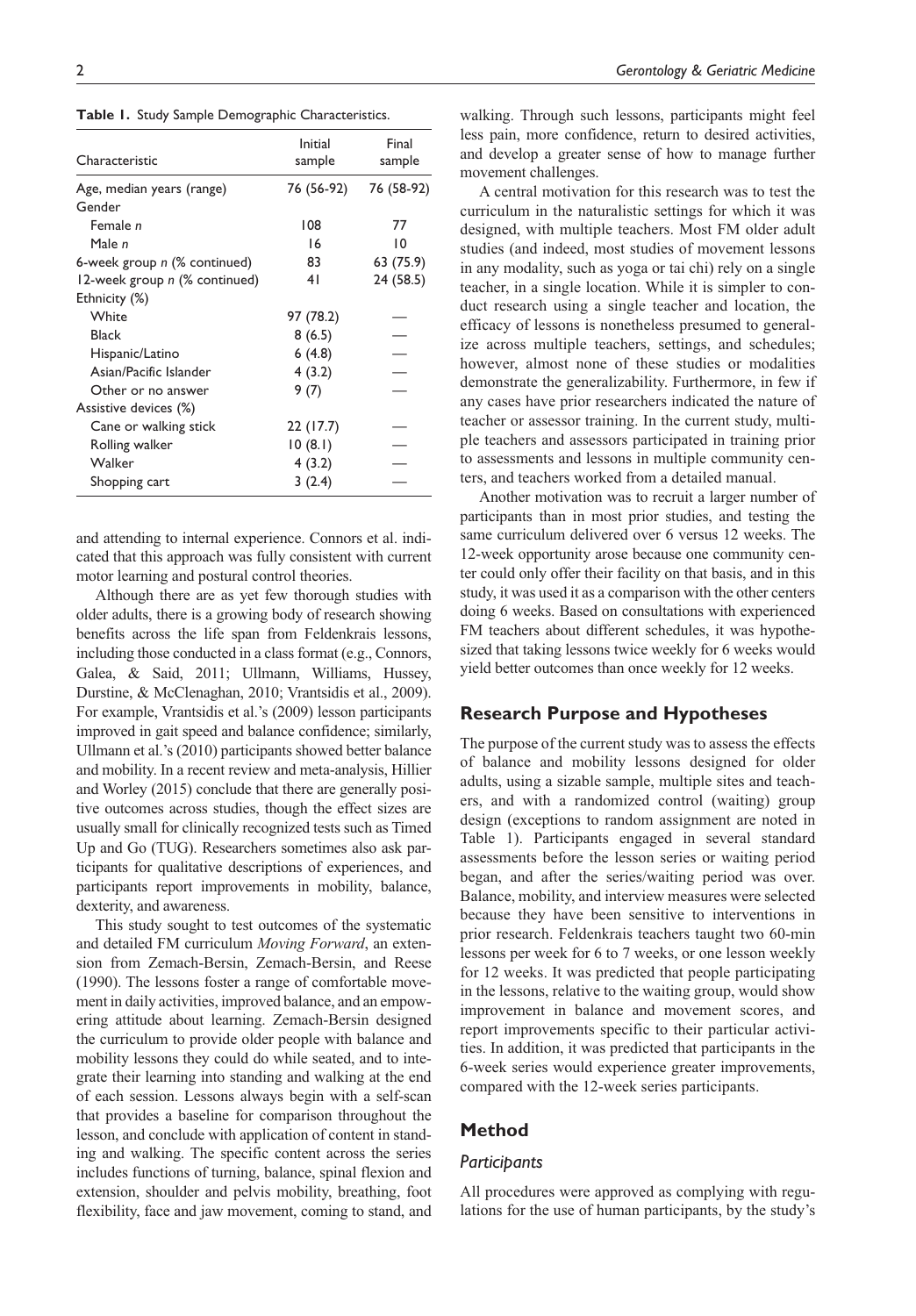

**Figure 1.** Participant flowchart following transparent reporting of evaluations with nonrandomized designs guidelines.

Institutional Review Board. Nine Manhattan and Westchester County community centers serving independent adults aged 55 years and older were recruited based on adequate space and scheduling for assessments and lessons. Participants were recruited by means of written, posted, audio, and in-person announcements at each center. The inclusion criterion was age (55 years or older). The exclusion criteria were the inability to identify correctly the testing weekday, year, and locale on either testing date, and for the lesson group, attendance at fewer than eight lessons. Only one participant had taken a Feldenkrais lesson previously. See Figure 1 for participant flow through the study, and Table 1 for the sample's demographic characteristics. Gender, ethnicity, and assistive device use were obtained for descriptive characterization of the sample (e.g., contributing to external validity) and were not intended to be variables for further analysis.

## *Setting*

Assessments and lessons took place in each community center's room designated for activities. Chairs were provided or removed as needed for given assessments and lessons. In addition, the researcher prepared the room with stations for each assessment, marking the floor and

walls with tape and measurements for the reaching and TUG tests.

## *Materials*

*Measures.* The researcher selected behavioral measures of balance and mobility validated for use with independent elders and easily used at the community centers (see Table 2). These included the Tandem Stance, Base of Support (BSW), TUG, Functional Reach, and OPTI-MAL assessments. Materials to conduct the behavioral measures included stopwatches, tape measures, yardsticks, and brightly visible 0.5″ tape. All measuring tools were in U.S. customary units. In addition, participants answered five orientation questions extracted from the Mini-Mental State Exam (MMSE), to assess ability to remember experiences across the lesson period. While the classes were open to all interested participants, we planned to use data provided by participants whose answers indicated orientation to time and place.

*The Moving Forward curriculum and teacher training.* The researcher recruited teachers by email announcement to regional Feldenkrais practitioners who committed to training and twice-weekly teaching assignments. Using a detailed curriculum written by Zemach-Bersin (2014;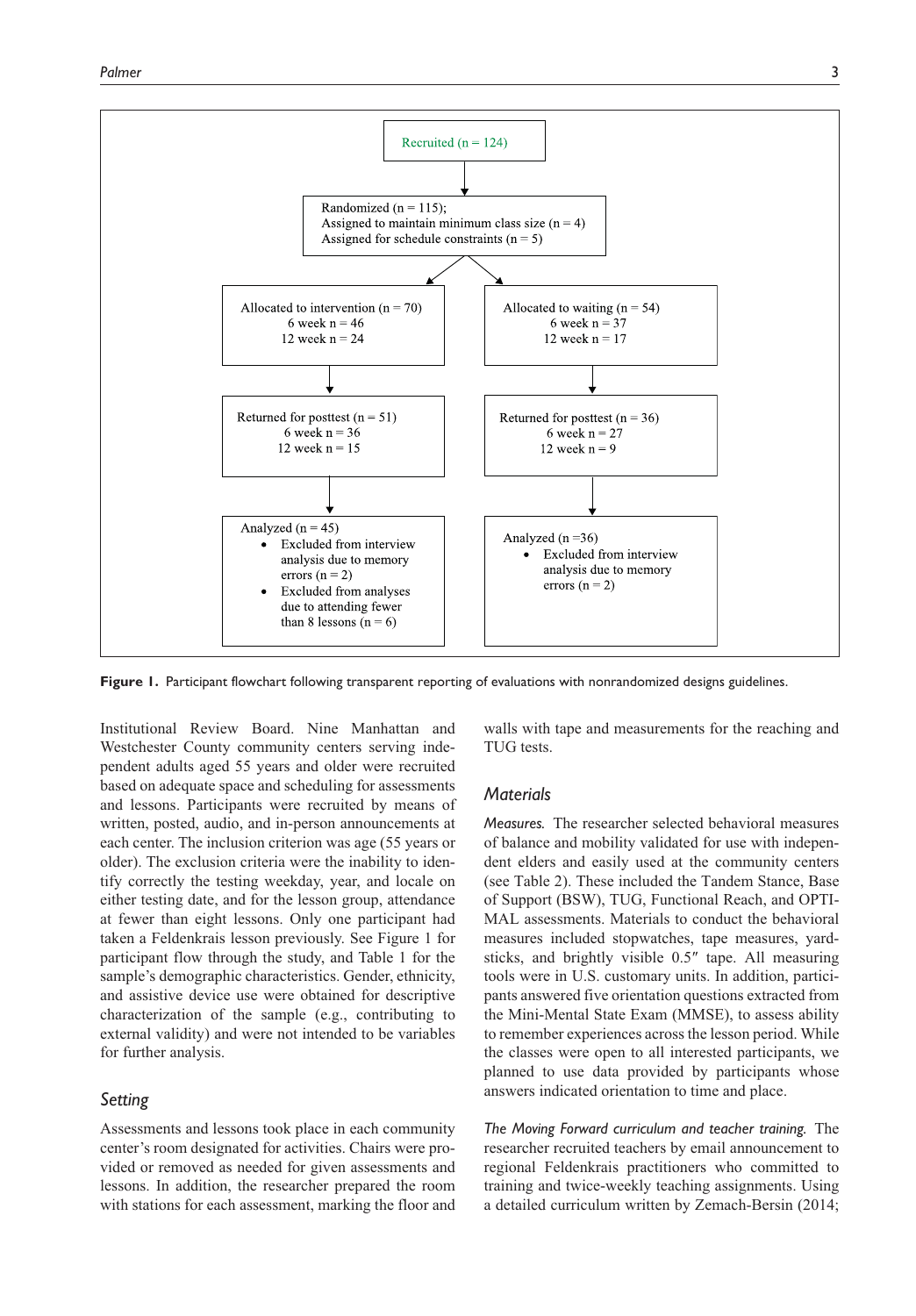**Table 2.** Measures.

| Function                                    | <b>Test</b>                  | Description                                                                                                                                                                                                                                                                                  | Scoring                                                                                                                                                                                                              | Reliability                                                               |
|---------------------------------------------|------------------------------|----------------------------------------------------------------------------------------------------------------------------------------------------------------------------------------------------------------------------------------------------------------------------------------------|----------------------------------------------------------------------------------------------------------------------------------------------------------------------------------------------------------------------|---------------------------------------------------------------------------|
| Standing<br>balance                         | Tandem<br><b>Stance</b>      | Participant stands heel to toe, or<br>in half tandem heel to forefoot.<br>Inability to stand for 10 s in half or<br>full tandem predicts nursing home<br>admission, and mortality (Guralnik<br>et al., 1994).                                                                                | Two timed trials in full tandem<br>stance of at least 5 s up to 30<br>s; if under 5 s, timed in half<br>tandem up to 30 s. The best<br>time in the most challenging<br>position was used for analysis.               | Test reliability 0.76<br>(Guralnik et al.,<br>1994)                       |
|                                             | Base of<br>Support<br>(BSW)  | Participant marches in place, stopping<br>in comfortable stance: narrower<br>stance predicts fall propensity in<br>older adults (Swanenburg, Nevzati,<br>Mittz, de Bruin, & Klipstein, 2013).                                                                                                | Mean distance between heels<br>across two trials                                                                                                                                                                     | Test reliability 0.77-<br>0.95 (Swanenburg)<br>et al., 2013)              |
| Reaching<br>balance                         | Functional<br>Reach          | Participant reaches forward while<br>maintaining stability; forward reach<br><7 in indicates limited ADLs.<br>mobility (Weiner, Duncan, Chandler,<br>& Studenski, 1992).                                                                                                                     | Participant's forward arm<br>extension measured in<br>upright stance and forward<br>reach: used mean difference<br>between the upright and<br>extended reach on two trials.                                          | Test reliability 0.88<br>(Weiner et al.,<br>1992)                         |
| Mobility                                    | Timed Up and<br>Go (TUG)     | Seated participant rises to walk 3<br>yards and return to chair; risk of<br>falls for community dwelling adults<br>>13.5 s (Shumway-Cook, Brauer, &<br>Woollacott, 2000).                                                                                                                    | Practice trial; used timed<br>second trial                                                                                                                                                                           | Test reliability<br>0.97-0.99 (Steffens,<br>Hacker, &<br>Mollinger, 2002) |
| Activity<br>difficulty<br>and<br>priorities | <b>OPTIMAL</b><br>instrument | Self-report on experienced difficulty<br>in a range of everyday actions,<br>including self-identified priorities;<br>scores correlate with physical<br>therapist diagnoses (Guccione et al.,<br>2005). For this study, 13 mobility<br>items were selected for relevance<br>from original 21. | Total score across 13 items<br>rated for difficulty, with<br>higher scores indicating<br>greater difficulty. Participant's<br>identified priorities<br>categorized as worse,<br>unchanged, or better at<br>posttest. | Test reliability 0.85-<br>0.94 (Guccione<br>et al., 2005)                 |

expanded from Zemach-Bersin et al., 1990), teachers participated in a training session emphasizing the overall systematic approach to all lessons as well as the key features of each of the 12 lessons. The lessons addressed issues including flexibility, balance, lower back comfort, breathing, turning, rising from a chair, and standing comfortably. Except in two centers with smaller classes led by one teacher, teachers worked in pairs with one teacher taking the lead and the other teacher assisting on a given day. Teachers did not assess participants from their own centers.

## *Procedure*

Assessors were recruited through email lists to regional Feldenkrais teachers and advanced Feldenkrais trainees in the third or fourth training year. Assessors participated in a training session on all measures, culminating in an interrater assessment. Percent agreement among assessors was as follows: TUG, 100% agreement within 1 s; Tandem Stance, 95.8% within 1 s; BSW, 94.5% within .25 in; Functional Reach, 88.9% within .75 in.

At their respective community centers, participants took part in the behavioral measures, followed by the OPTIMAL and other interview questions. Following the first assessment, participants were block-randomized to

the first and second (waiting) lesson waves (with exceptions as noted in Table 1 for constraints of schedule, or class size). Participants in the waiting control group were given a reminder handout about returning for the second assessment date and the commencement of their lesson series. Teachers called both lesson and waiting participants in the week prior to the second assessment with a reminder to return.

For eight community centers, the teachers offered two hour-long lessons per week (spaced several days apart), for a total of 12 lessons spanning 6 to 7 weeks. While the ninth center could only offer time and space for one weekly lesson, with the series spanning 12 weeks, this allowed for a comparison of different schedule densities (6 vs. 12 weeks).

At the second assessment date, which followed within a week of the first lesson series' conclusion, assessors blind to participants' membership in the lesson or waiting group conducted the same assessments as on the first assessment, minus the MMSE and demographic items. During the interview, instead of the question about what the participant would like to do more easily, the assessor asked the question with the blank filled in with items specific to each participant's earlier answers: "At the first interview, you mentioned that you would like to be able to \_\_\_\_ more easily. Have you noticed any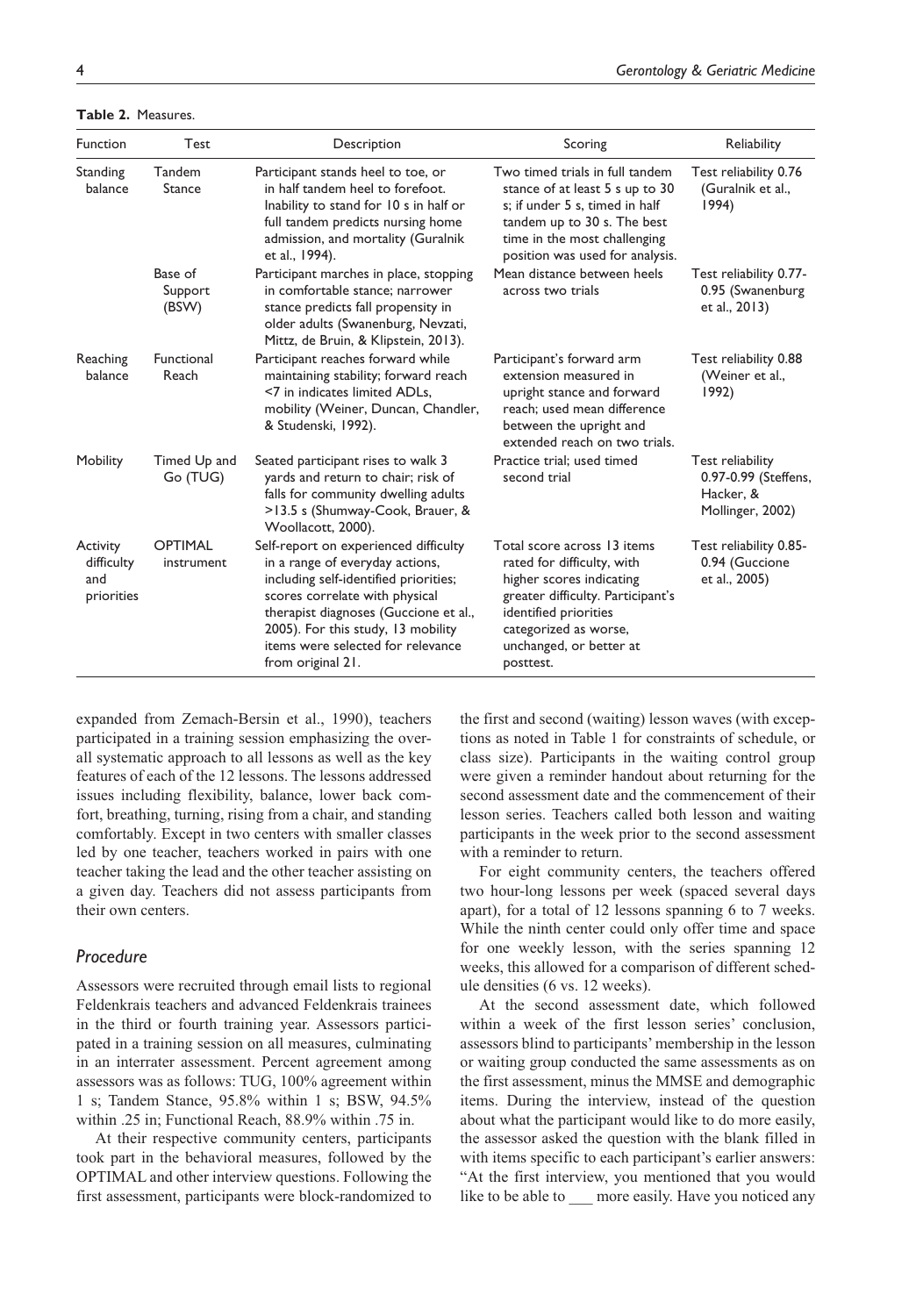change in this activity in the last six (or 12, for that group) weeks? If so, please describe." The assessor also asked: "What other things have you noticed in the last six (12) weeks that seem different, if any?" At the conclusion of this second assessment, participants were given a book of lessons (Zemach-Bersin et al., 1990) that formed the original core of the program. Waiting group participants then began their lesson series. Lessons were provided free of charge to all participants and centers.

*Design, variables, and data analysis.* The main variables in this prospective controlled intervention study were group, duration, and test date. Participant data on each of the Tandem Stance, TUG, BSW, Functional Reach, and OPTIMAL were entered into mixed-design analyses of variance (ANOVAs), with group (waiting vs. lesson) and duration (6 vs. 12 weeks) as between-participant variables, and test date (pretest vs. posttest) as the within-participants variable. For prioritized activities, the lesson and waiting group posttest reported improvements were compared using Fisher's Exact Probability tests. Correlations were conducted with the additional variable for the lesson group of the number of lessons attended, and their gain score (posttest minus pretest) for each of the behavioral measures. Analyses were conducted using SPSS version 23.0.

## **Results**

### *Tandem Stance*

For the Tandem Stance measure, most participants unexpectedly performed near or at ceiling within a stance category on trials, and therefore an ANOVA was not warranted. The following means reflect a participant's best time they showed across the categories of full tandem, half tandem, or side-by-side standing. On the pretest, 72% had their best time in the full tandem stance (the most challenging stance), and the mean in full tandem was 28.3 s (out of a maximum of 30 s). Another 25.3% showed their best time in the half tandem stance, with a mean of 28.7 s. For the 2.4% whose best time was side-by-side, the mean time was 30 s. The proportions and means were nearly identical in the posttest. A few participants shifted their best category from pretest to posttest, with no relation to condition (as assessed by Fisher's Exact Probability test): nine participants' (five lessons, four waiting) best stance went down one category (i.e., to a less challenging level), while 12 (eight lessons, four waiting) went up one category.

## *TUG*

The main effect of duration,  $F(1, 75) = 6.43$ ,  $p < .05$ , indicated that the 6-week participants took longer than the 12-week participants to complete the TUG:  $M =$ 11.93 s (*SEM* = .47) versus *M* = 9.52 s (*SEM* = .83),

respectively. There were no other main effects or interactions. For the lesson group, the correlation between lessons attended and the posttest–pretest gain score was  $r = .13 (p > .05).$ 

#### *BSW*

There were no main effects or interactions. The sample mean was 2.91 in (*SEM* = .2). There was no correlation between lessons attended and posttest–pretest gain score  $(r = -.03, p > .05).$ 

#### *Functional Reach*

There were neither main effects nor interactions. The overall mean reach was 8.22 in (*SEM* = .39). For the lesson group, there was a moderate correlation between lessons attended and the reach gain score (*r* = .35,  $p < .05$ ), indicating that the more lessons attended, the greater was the reach increase from pretest to posttest.

## *OPTIMAL questions*

On the 13 questions where the range of total score could be from 13 to 65 (higher scores meaning greater difficulty), there were neither main effects nor interactions. The overall mean OPTIMAL score was 22.4 (*SEM* = 1.1). For the lesson group, there was a moderate correlation between lessons attended and the posttest–pretest difference score  $(r = -.31, p < .05)$ , indicating that attending more lessons was associated with a greater improvement in score (i.e., a lowered score, expressing less difficulty).

# *Follow-Up Responses to Self-Identified Activities*

Recall that participants identified activities from the OPTIMAL that they wished to do more easily, as well as additional activities. People noted a median of two activities, with better balance as the single most commonly identified activity (40% of the sample), followed by walking (36.7%), and climbing stairs (17.7%). For those identifying balance as a priority, a higher proportion of the lesson group reported their balance improved (62.5% reported improvement; 37.5% felt no change) compared with the waiting group (15.4% improved; 84.6% felt no change; Fisher's Exact Probability test,  $p < .01$ ; see Figure 2). Similarly, for those prioritizing walking, a higher proportion of the lesson group reported their walking improved (53.3% improved; 46.7% no change) compared with the waiting group (9.1% improved; 90.9% no change; Fisher's Exact Probability test,  $p < .05$ ; see Figure 3). There was a similar trend (Fisher's Exact Probability test, *p* < .07) for improved climbing for the lesson group.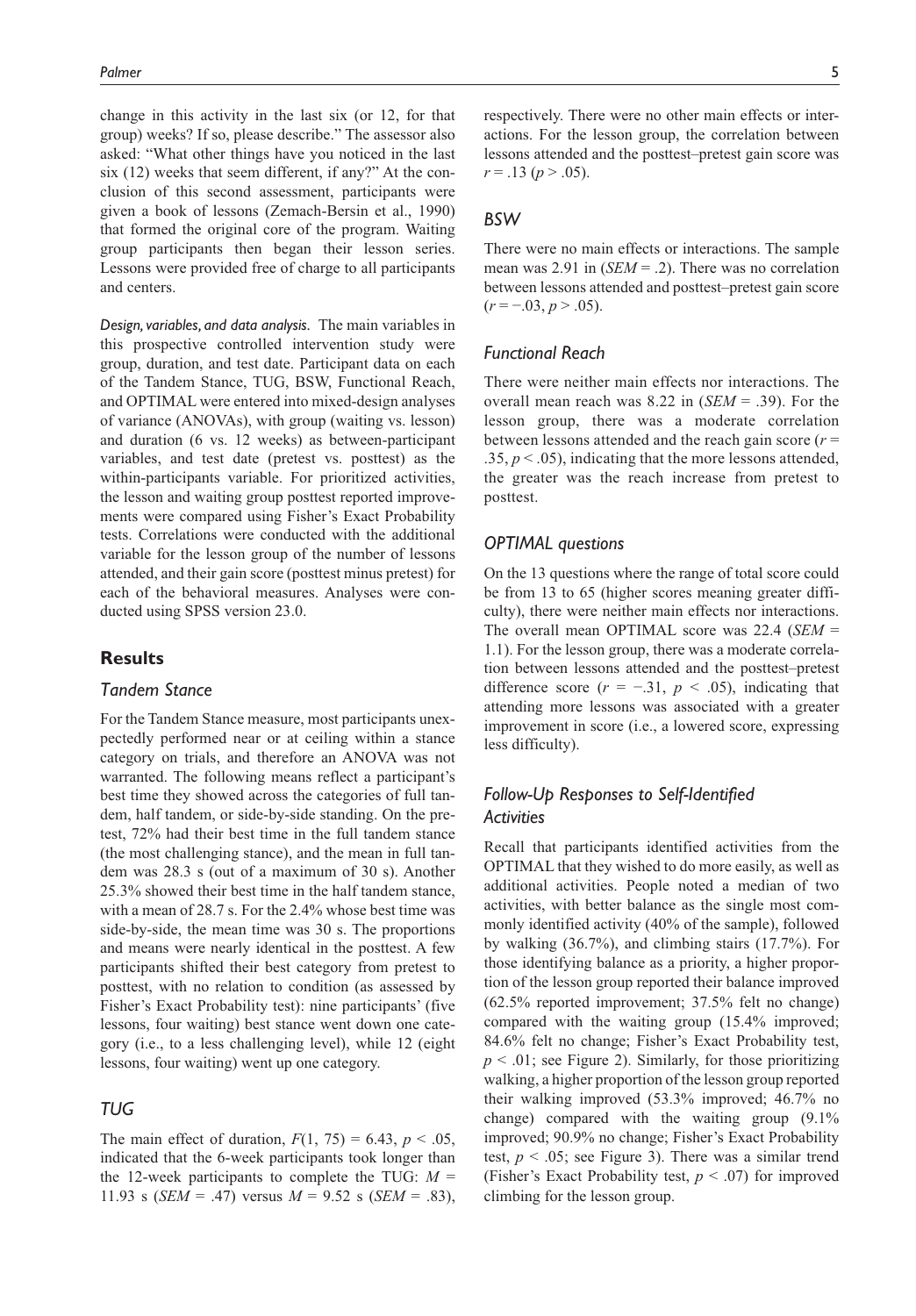

**Figure 2.** Participants who identified balance as a priority at the pretest reported on their balance experience over the experimental weeks at the posttest.



**Figure 3.** Participants who identified walking as a priority at the pretest reported on their walking experience over the experimental weeks at the posttest.



**Figure 4.** Percentage of participants reporting each type of change in at least one self-identified activity.

For those participants noting at least one activity they wished to do more easily, the lesson group clearly felt improvements, compared with the waiting group (by Fisher's Exact Probability test,  $p < .0001$ ; see Figure 4): 74.5% of the lesson group reported improvement versus 28.1% of the waiting group. In the lesson group, 40.4% judged there to be "no change" for at least one activity, whereas 78.1% of the waiting group judged there to be "no change." No lesson participants indicated that any



**Figure 5.** Percentage of participants reporting overall worsening, no change, or improvement in self-identified activities.

activity worsened over the weeks of the study, whereas 15.6% of the waiting group said that some activity had worsened.

Considering all the activities a participant mentioned at the pretest, each participant's *full* set of follow-up responses was coded overall as indicating that their activities were worse (i.e., at least half the mentioned items were worse), showed no change, or had improved (i.e., at least half the mentioned items were improved). Again, the lesson group felt more overall improvement (Fisher's Exact Probability Test; *p* < .0001; see Figure 5). Among the waiting participants, 12.5% felt at least half their activities worsened, 75% felt no change, and only 12.5% felt at least half their identified activities improved. In contrast, no lesson group participants judged their activities to have worsened, 25.5% judged that most activities were the same, and 74.5% judged that half or more of their activities had improved.

## *Additional Changes Noted at Posttest*

In response to the question—"What other things have you noticed in the last [6 or 12] weeks that seem different, if any?"—the waiting group noted a median of one new activity per person, and the lesson group noted a median of two new activities per person. The distribution of responses differentiated the waiting and lesson groups (Fisher's Exact Probability test *p* < .0001; see Figure 6). Seventy-two percent of the waiting group identified no additional changes versus 14.2% of the lesson group. Twenty-two percent of the waiting group participants mentioned at least one change for the worse, and 15.6% mentioned at least one change for the better, 14.2% of the lesson group identified at least one change for the worse, and 79.6% identified at least one change for the better. The waiting group improvements included new exercise, and one who reported feeling more aware while waiting for this study's awareness lessons to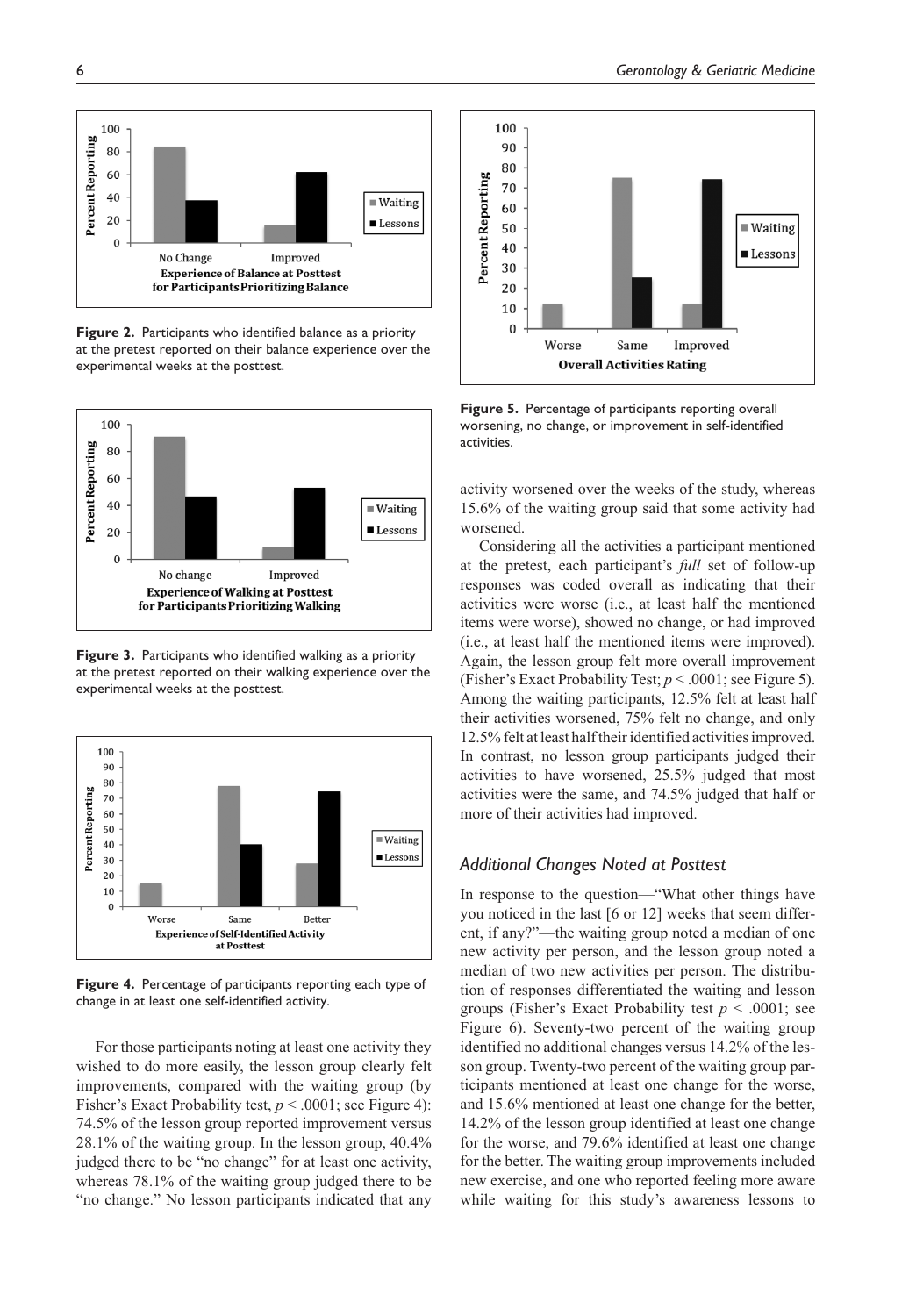

**Figure 6.** Percentage of participants identifying no new activities, or at least one new activity as worse or better.

begin! Improvements in the lesson group included reports of less back or neck pain, sitting and walking taller, doing exercises with less effort, less rushing, finding that a very small effort is very powerful, feeling more flexible, stronger, kneeling more easily, more confident walking, getting out of bed, and sleeping better. Several noted that they were able to do things they had not done in years, including walking without a cane, getting into the tub without assistance, and using their shoulder without pain. Many lesson participants (48.9%) referred to positive changes in awareness, visualization, and confidence. A number described the usefulness of using this learning in other activities, including yoga, exercise, meditation, physical therapy, and dance.

## **Discussion**

Older adults generally reported greater ease, comfort, balance, and mobility following this Feldenkrais lesson series. Those taking more lessons reached farther at the posttest, and showed improved OPTIMAL scores indicating greater ease in a range of everyday movements. There was no lesson effect on the measures of TUG, Tandem Stance, and BSW. For self-identified priorities, the lesson participants reported significantly more improvements than did the waiting control participants.

While a majority of lesson participants prioritizing balance and/or walking reported improvements in those activities, the full sample's behavior on the BSW, Tandem, and TUG tests did not change as a function of lessons. Most of the sample was close to or at ceiling on the Tandem test (in contrast to, for example, Ullmann et al., 2010, whose participants sustained much lower times in tandem). In such cases, some researchers have suggested doubling the assessed time in stance to 60 s. While this likely would reduce the number of people performing at ceiling, it is not clear whether it would be sensitive to the changes these lessons engender. Furthermore, Ullmann et al. (2010) found that FM participants essentially maintained (but did not improve) their TUG performance in contrast to the control participants who showed a very slight increase in timing; the very small changes (Ullmann et al.) or no change (the current study) may indicate that the TUG, too, is perhaps not a useful measure of lesson effects. As Hillier and Worley (2015) note, even when Feldenkrais studies find objective behavioral lesson effects, they tend to have small effect sizes (e.g., a difference of  $\leq 1$  s on TUG).

This may point to an inherent challenge to assessing change in speed, duration or extent following lessons whose purpose encourages people to find flexibility and mobility by slowing down, reducing unnecessary effort, exploring smaller movements, and identifying what feels comfortable. The FM asks people to recognize that there may be options for better balance and comfort by not reaching so far or moving so quickly, especially during the learning stages of a new self-organization. In the pretest, it was obvious that a number of participants engaged considerable effort, to the point of discomfort and poor balance. Such participants could find that the lessons led them to discover safer, easier movement, and their posttest scores would actually show improvement as a *decreased* reach or *slower* TUG time that was nonetheless more comfortable and safe. Measures such as the TUG, Tandem Stance, and Functional Reach, which are standard in much of the medical literature for assessing balance and mobility, are probably not always the best measures for lessons whose focus is learning better organization.

It may be useful to assess Feldenkrais outcomes by more fine-grained means, such as by video analysis of movement organization, more detailed interviews, and following participants at intervals throughout the program (e.g., see Wu et al., 2014, for an example of such qualitative approaches). Teachers in the current study, for example, kept logs of the many spontaneous, detailed comments offered by participants about their weekly improvements not "caught" by the posttest interview. These comments, along with participants' reports on self-identified priorities, revealed a variety of experienced changes ranging from reduced pain, to rushing less, to using the whole body to move better.

People's interview answers were far more nuanced than the OPTIMAL survey alone supported. Participants often qualified an answer with considerable detail about when, where and how their activity was more or less difficult. For example, some described learning a specific, helpful process such as coming to the edge of the chair and shifting weight as a way to prepare to stand (this process was part of every lesson, and was mentioned by many during the posttest interview). Whereas the OPTIMAL is asking about a whole activity such as standing or sitting, lesson participants gave details that showed their attention to qualities, dynamics, and transitions.

Participants' description of changes on items they identified as targets for improvement did not always match their rating scale responses on the targeted OPTIMAL item. For example, some indicated no change on the rating scale for a targeted item, but then described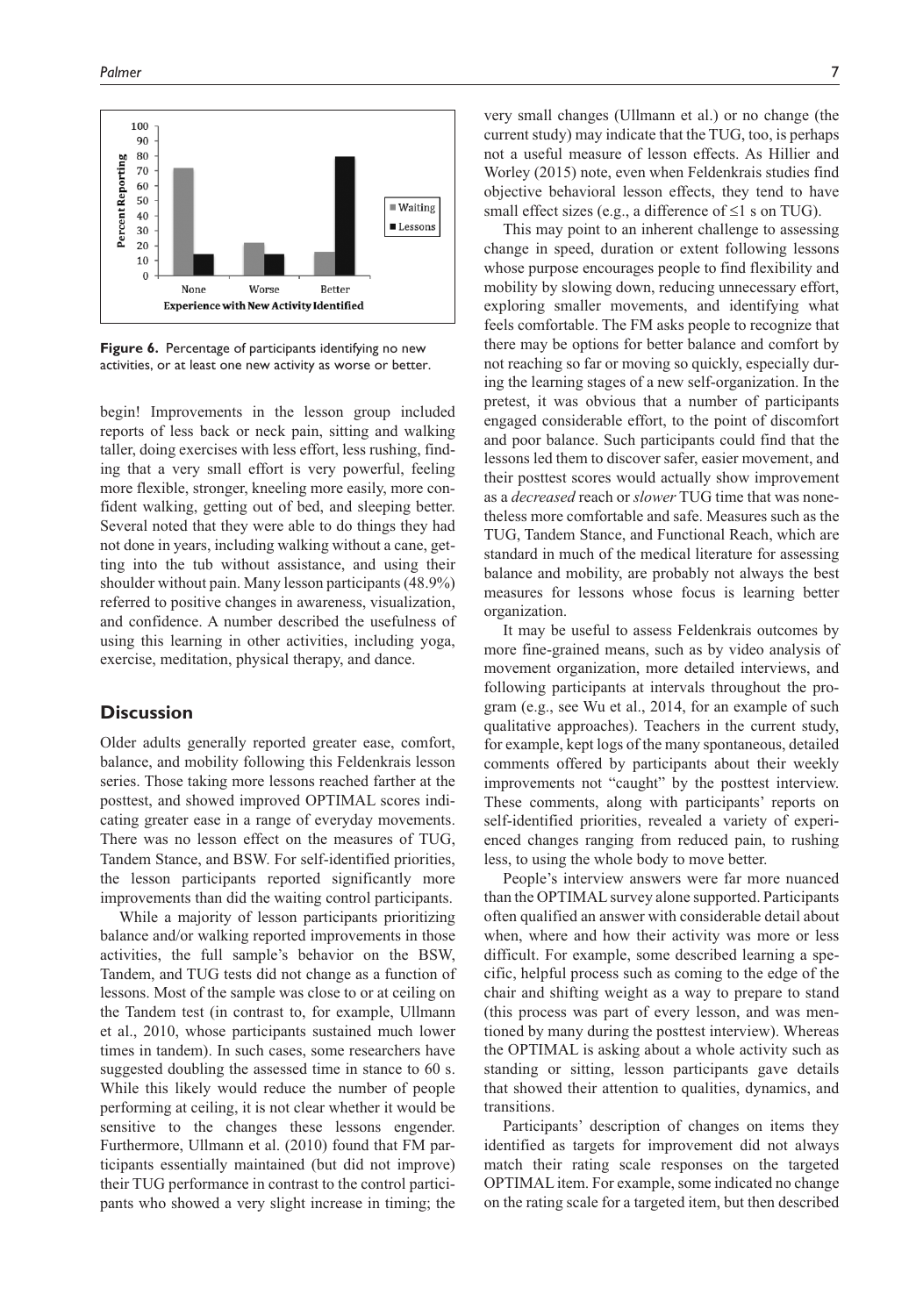improvements in response to the open-ended question. This suggests that the OPTIMAL may not be the most reliable instrument for assessing this experience for this population, or at least that multiple sources of information will be needed.

Furthermore, future analyses should account for what people prioritize for improvement, what improvement they report experiencing in that activity, and what the relevant behavioral measures indicate. For example, selecting only those participants in this study who prioritized "balance" for improvement, and looking at their BSW scores, those who reported improved balance indeed showed a significantly wider stance at the posttest than those reporting no improvement. Thus, while certain measures did not reveal lesson effects for the sample as a whole, they may be useful in a more targeted assessment of people's priorities and experiences.

This study predicted that twice-weekly lessons would yield more effect than once-weekly lessons, but there were no such differences. It is reassuring that the 12-week participants experienced similar improvements. Of greater importance may be the total number of lessons experienced, given the positive correlations between number of lessons attended and improvements on behavioral measures. Compliance was good, with 88% of the lesson group able to attend the eight lessons minimum for analysis; participants expressed enthusiasm about the series, and many asked to repeat it with the waiting group after the posttest.

This study's results are consistent with those of older adults engaging in some yoga or tai chi programs (e.g., Hakim, Kotroba, Cours, Teel, & Leininger, 2010; Huang & Liu, 2015; Roland, Jakobi, & Jones, 2011) in which they show better balance and flexibility, as do older adults in some other Feldenkrais programs (e.g., Ullmann et al., 2010; Vrantsidis et al., 2009). Feldenkrais *Moving Forward* lessons offer older adults not only balance and flexibility practice, but crucially also principles for exploring and discerning easier movement in any circumstance (such as doing yoga better) that take the learning beyond these specific lessons. Furthermore, this study showed that effects generalized across multiple teachers, settings, and durations, which is promising for application in any community center.

Limitations of this study include the lack of full randomization to condition, due to a small number recruited at one center, and the scheduling constraints of several other participants. Another limitation is that the behavioral measures, selected for their common use in assessing older adult balance and mobility, may not be the best suited to reveal better organization and ease. Moreover, it would be useful to extend the series to determine ongoing consolidation of experiences. This series offers an economically viable and empowering set of lessons, but it also requires participants to pay attention and remain open to unexpected shifts; 12 lessons are just a start on this process.

In conclusion, older adults reported improved balance and mobility following this FM lesson series. Selfidentified priorities were particularly important for what people felt had improved. Standard measures of movement speed, duration, and extent may miss some of the important progress the FM is designed to foster, and thus additional assessment tools are needed to understand people's priorities and experiences with this distinctive learning process.

#### **Acknowledgments**

The author thanks David Zemach-Bersin, for use of the *Moving Forward* curriculum, consultation on design and measures, and financial support through the Feldenkrais Foundation. The author also extends appreciation to Nancy Judson and Janin Gunderman for their administrative assistance, José Guijarro for Spanish translation, Michelle Molina for assistance during the pilot study, Michelle Yuan for assistance with data management, and all the teachers, assessors, centers, and participants.

#### **Declaration of Conflicting Interests**

The author(s) declared no potential conflicts of interest with respect to the research, authorship, and/or publication of this article.

#### **Funding**

The author(s) disclosed receipt of the following financial support for the research, authorship, and/or publication of this article: This work was supported in part by a grant from The Feldenkrais Foundation.

#### **References**

- Alon, R. (1990). *Mindful spontaneity*. Berkeley, CA: North Atlantic Books.
- Carlson, S. A., Fulton, J. E., Pratt, M., Yang, Z., & Adams, K. (2015). Inadequate physical activity and health care expenditures in the United States. *Progress in Cardiovascular Diseases*, *57*, 315-323. doi:10.1016/j.pcad.2014.08.002
- Connors, K. A., Galea, M. P., & Said, C. M. (2011). Feldenkrais method balance classes improve balance in older adults: A controlled trial. *Evidence-Based Complementary and Alternative Medicine*, *2011*, Article 873672. doi:10.1093/ ecam/nep055
- Connors, K. A., Galea, M. P., Said, C. M., & Remedios, L. J. (2010). Feldenkrais method balance classes are based in principles of motor learning and postural control retraining: A qualitative research study. *Physiotherapy*, *96*, 324- 336.
- Feldenkrais, M. (1972). *Awareness through movement*. New York, NY: Harper & Row.
- Guccione, A. A., Mielenz, T. J., DeVellis, R. F., Goldstein, M. S., Freburger, J. K., Pietrobon, R., . . . Carey, T. S. (2005). Development and Testing of a Self-report Instrument to Measure Actions: Outpatient Physical Therapy Improvement in Movement Assessment Log (OPTIMAL). *Physical Therapy*, *85*, 515-530.
- Guralnik, J. M., Simonsick, E. M., Ferrucci, L., Glynn, R. J., Berkman, L. F., Blazer, D. G., . . . Wallace, R. B. (1994). A short physical performance battery assessing lower extremity function: Association with self-reported